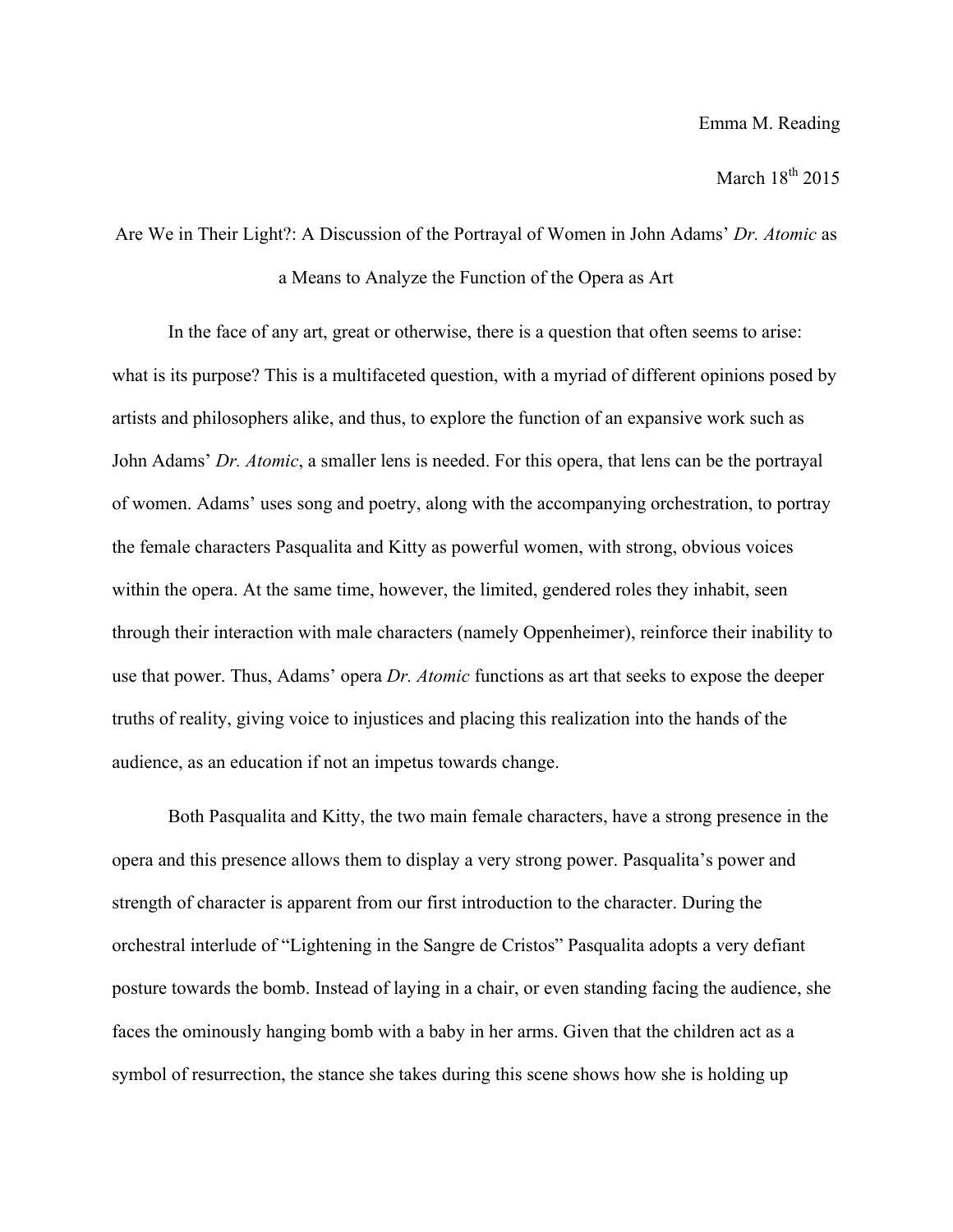resurrection in the face of the bomb, in defiance of its destruction. Her arias follow a similar theme. The lyrics of the cloud flower lullaby call to mind both the healing power of a rain storm and the amazing destruction of a nuclear blast and the ensuing fallout (Act II, Scene 2). These seemingly contrasting ideas are paired with the words "my little one" (Act II, Scene 2), bringing destruction and growth together again through the theme of resurrection, Pasqualita's main defense against the bomb. The repetition of these lines, accompanied by ceremonial body movements, pulsing chords in the orchestra, and her multiple spell-like coloraturas (virtuoso vocal line with many leaps, runs, etc.) on the syllable "Ah" give her arias an aura of ritual. Within the opera, she, thus, takes on the powerful role of a summoner of the storm, resurrection, and perhaps even the power of the bomb.

Kitty also has a great deal of power as a character, yet it is unique and quite different from the power that Pasqualita holds. Where Pasqualita summons, Kitty proclaims; she is the prophet within this opera (Biringer). This role develops throughout the performance. Kitty's first aria, "Am I in Your Light?", opens with very polite, soft, sweet music. It is not powerful music by any means; the instrumentation is rich and the chords are warm, largely consonant, and stable. In other words, the music that introduces Kitty is stereotypically 'feminine' in that it creates a welcoming, soft aural environment that, paired with its setting in the Oppenheimers' bedroom, associates it with a wife lovingly welcoming her husband home after a long day at work. Kitty is soon revealed to not be this shallow, token female character. As the aria continues, the music changes, gathering more dissonances and becoming livelier, with vibrating and pulsing strings, an idea that accompanies her later arias. Her libretto in this section is also the first poetry that librettist Peter Sellars introduced into the opera, and it already contains potent truths, such as the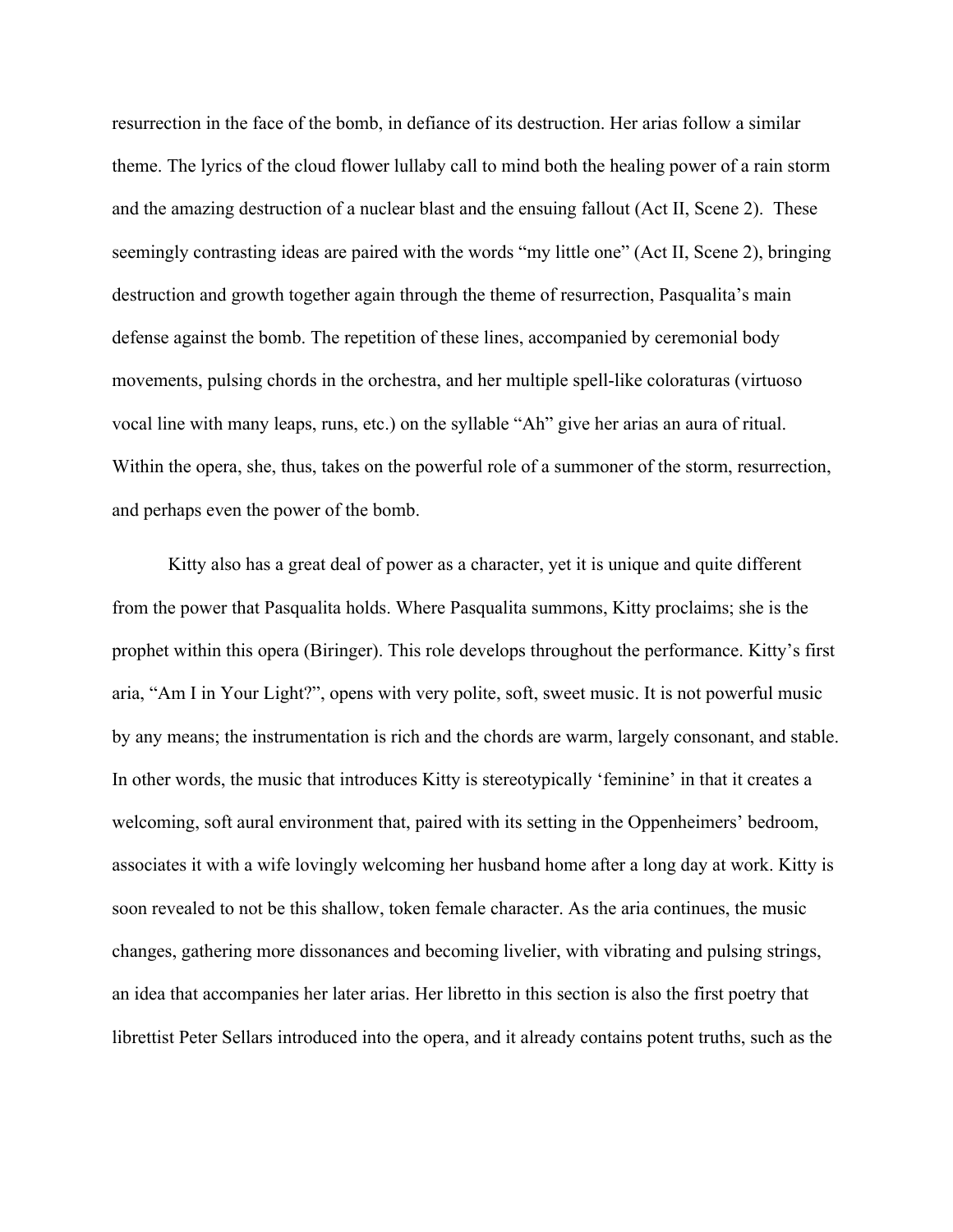final lines: "A world is to be fought for, sung, and built: / Love must imagine the world . . ." (Act I, Scene 2).

Kitty's power only grows as the opera continues. This is best reflected by her "Easter Eve 1945" aria from the beginning of Act II Scene 1, which uses words from a poem of the same name. The poetry she sings climaxes with the idea that "peace [is]/ not lack of war, but fierce continual flame" and states that "dreams [are] the sources of action" (Act II, Scene 1). These are powerful lines, that contain powerful truths and they are being vigorously prophesized by Kitty. She does not simply state these ideas, but actively places herself as their origin adding the words "Now I say" (Act II, Scene 1) and "Now I name" (Act II, Scene 1) before several important statements. The inclusion of this pronoun places all the power of these truths in Kitty's hands. The orchestral accompaniment backs up this realization of power though gradually climaxing and clarifying sound. The aria begins with hazy pulsations of sound, sonic waves that mimic a dream state, the raw material from where Kitty discovers the truths she speaks. As these truths are realized in the vocal line, the orchestral accompaniment speeds up the pacing of the sonic waves, increases in its dynamic strength, and the overall sound changes from a hazy cloud of chords to brilliantly vibrating harmonies. The climactic music of this aria is vibrant and full of the power of life, just like Kitty's truths. Thus, through both the poetry she quotes and the accompanying music, it is clear that Kitty is an enlightened woman, who not only speaks truth, but who takes ownership of her knowledge.

Though women are both powerful figures with an obvious voice in the opera, their power is limited by gendered social roles that are enforced for their sex. Pasqualita is a maid and caretaker for the children, while Kitty is portrayed as a housewife without any scientific knowledge of her husband's advanced work. Neither woman ever leaves the Oppenheimer's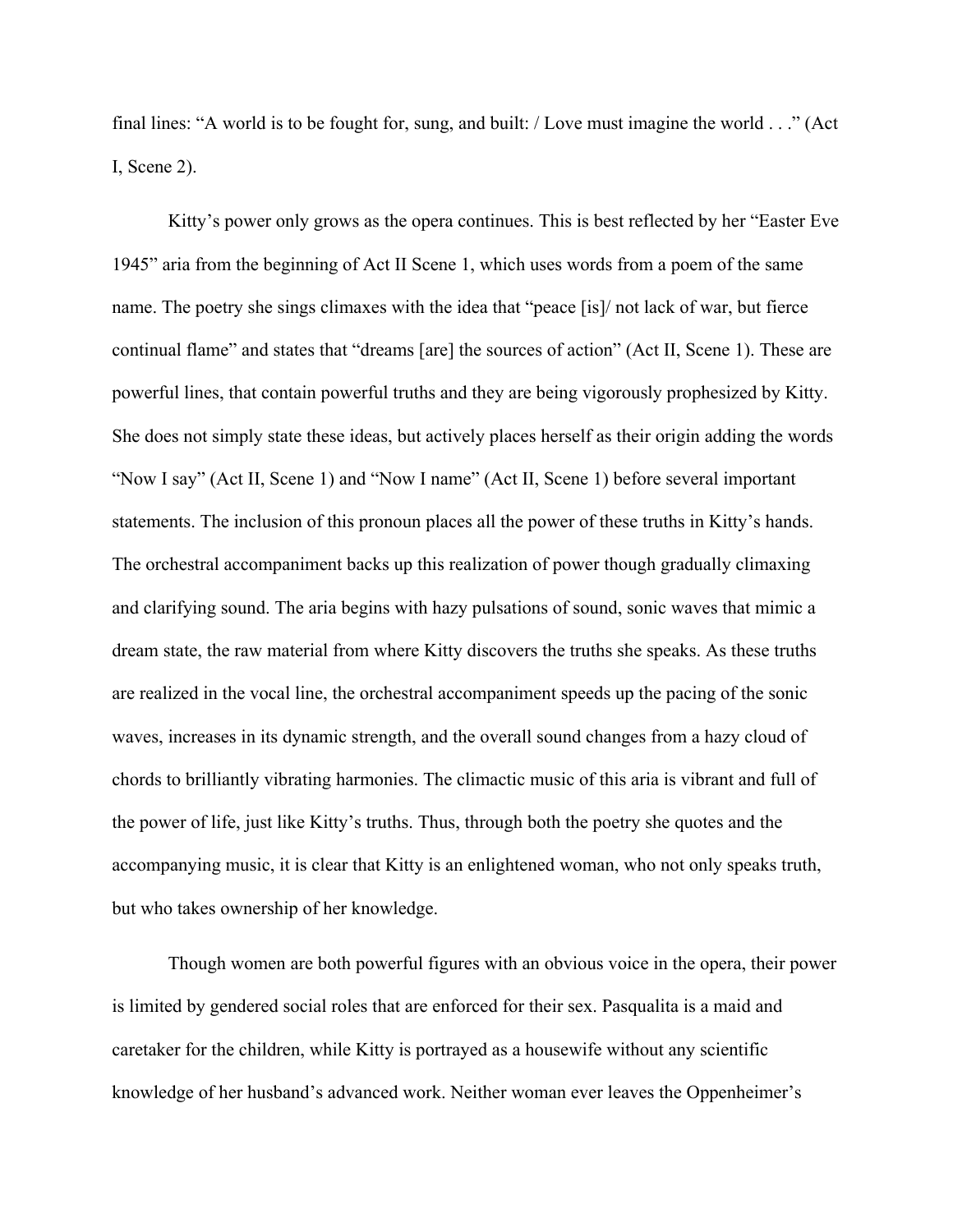home and visits the test site, while Oppenheimer and Teller freely move between both locations. The only way, then, that they could hope to influence the events the opera depicts, is by educating male characters, namely Oppenheimer. This reality limits their power all on its own, and allows the men to inhabit the dominant roles throughout the opera. Yet, even within this narrow possibility of influence, neither woman is able change the minds of the men, and both Pasqualita and Kitty, regardless of their power, are entirely unsuccessful at affecting the events of the opera.

For Pasqualita, this is easily seen in Act II Scene 2 when the young scientist Wilson, after placing a device on the bomb tower, enters the timeless or dream state, the deeper level of reality that is often linked with the female characters. His character seems bewildered and scared as he describes the dream he "dreamed . . . several nights running" (Act II, Scene 2) of him falling off the bomb tower to a death that never reaches him. The music that accompanies him, which is full of the pulsing chords that signify the timeless state (Biringer), cue the audience into what he is experiencing while Pasqualita's addition of another rendition of the cloud flower lullaby show that she understands this state as well. Additionally, the musical accompaniment does not change style when Pasqualita enters, and the phrases she and Wilson sing fit together well. Despite this clear evidence of Pasqualita's knowledge of the timeless state, which theoretically means she could guide Wilson in his exploration of it, the two characters do not interact. Trapped by her gender role as a caretaker, and likely also by her race, Pasqualita remains in the Oppenheimer's home, unable to reach Wilson and communicate to him any truths he might reach in this dream state. Thus, the knowledge Pasqualita carries is not passed onto Wilson, and he remains bewildered, while she remains unheard.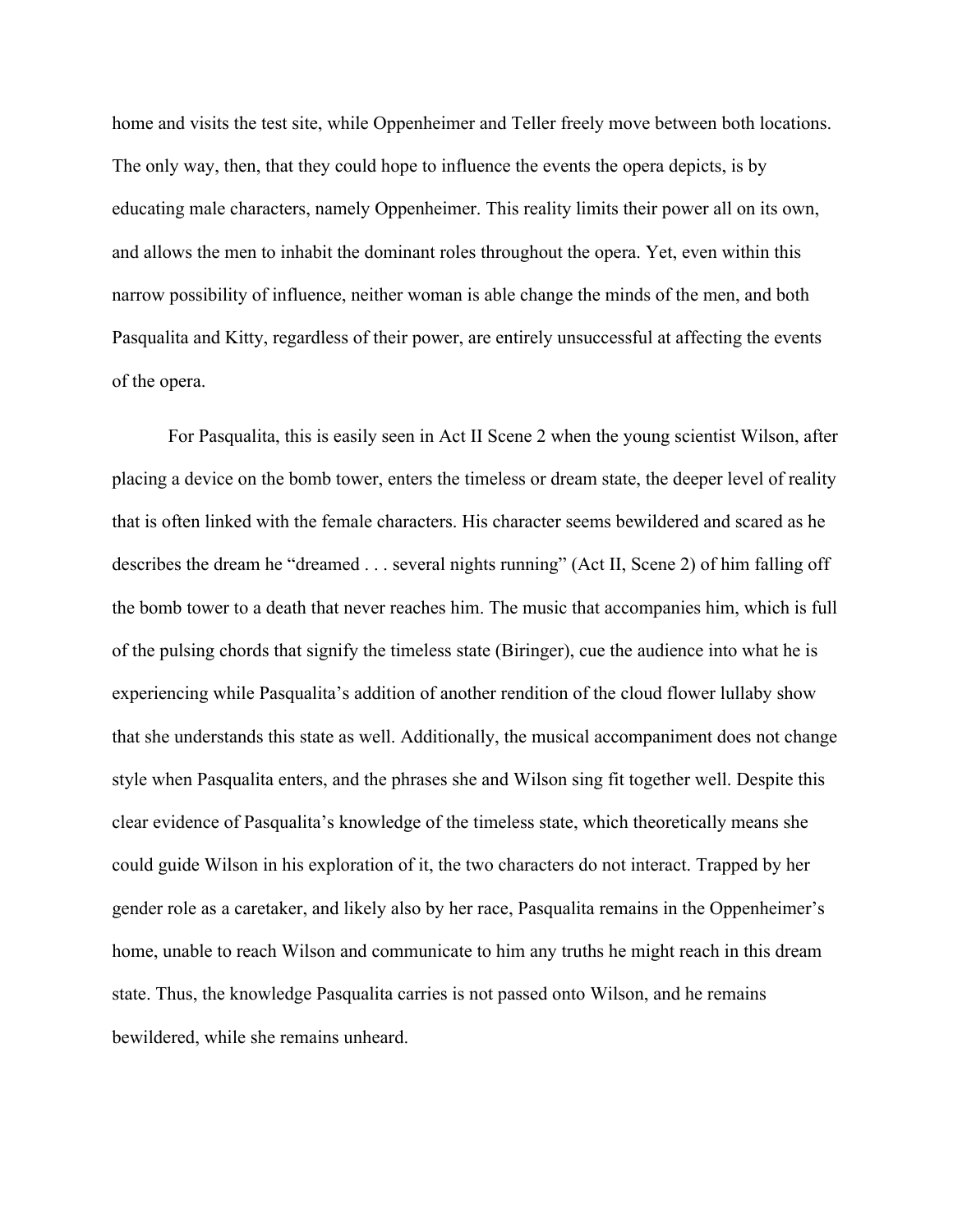As Oppenheimer's wife and a white woman, Kitty occupies a more privileged place in society and supposedly has the ear of the man in charge of the project. Yet, this minimal privilege is still seen within a narrow gender role and the power Kitty embodies does not influence much outside of herself. The aria "Am I in Your Light?" directly shows how ineffective her ability to use her power is. When this aria begins, Kitty is seeking to transport her husband into a timeless moment that they can share together, a moment of love. She sings very physical, powerful lines of poetry, proclaiming "only my fingers in your hair, only, my eyes/ splitting the skull to tickle the brain with love" (Act I, Scene 2) while also calling him to act, saying "I love you/ and you should raise your head" (Act I, Scene 2). She places herself in a dominant role, often standing above her husband throughout the aria, seeking to shape Oppenheimer's will so that he acts as she wishes and enters the timeless state with her. Yet, Oppenheimer continues to ignore her, and she, irritated by this, returns to reality, uttering "tick tick" (Act I, Scene 2) as a piano and flute steadily play repeated pitches, echoing this return of time.

At this point, Oppenheimer finally notices his wife, and how he acts towards her, as well as the objectifying nature of the hair aria he sings, further details the ineffectiveness of her power. To begin, he is physically dominant to her—Oppenheimer only takes notice of Kitty when he can be in a physically dominant position, such as having his arms encircle her or hovering over her. Thus, it is clearly represented that he is the one in charge, the one deciding to enter the timeless state. Furthermore, he enters this state not through Kitty's power as a knowledgeable human being, but through her power as an object. Through metaphor, the poem he sings compares Kitty's hair to very powerful nouns such as an "ocean" (Act I, Scene 2), a "glowing fire-grate" (Act I, Scene 2), and the "night" (Act I, Scene 2), and though this the power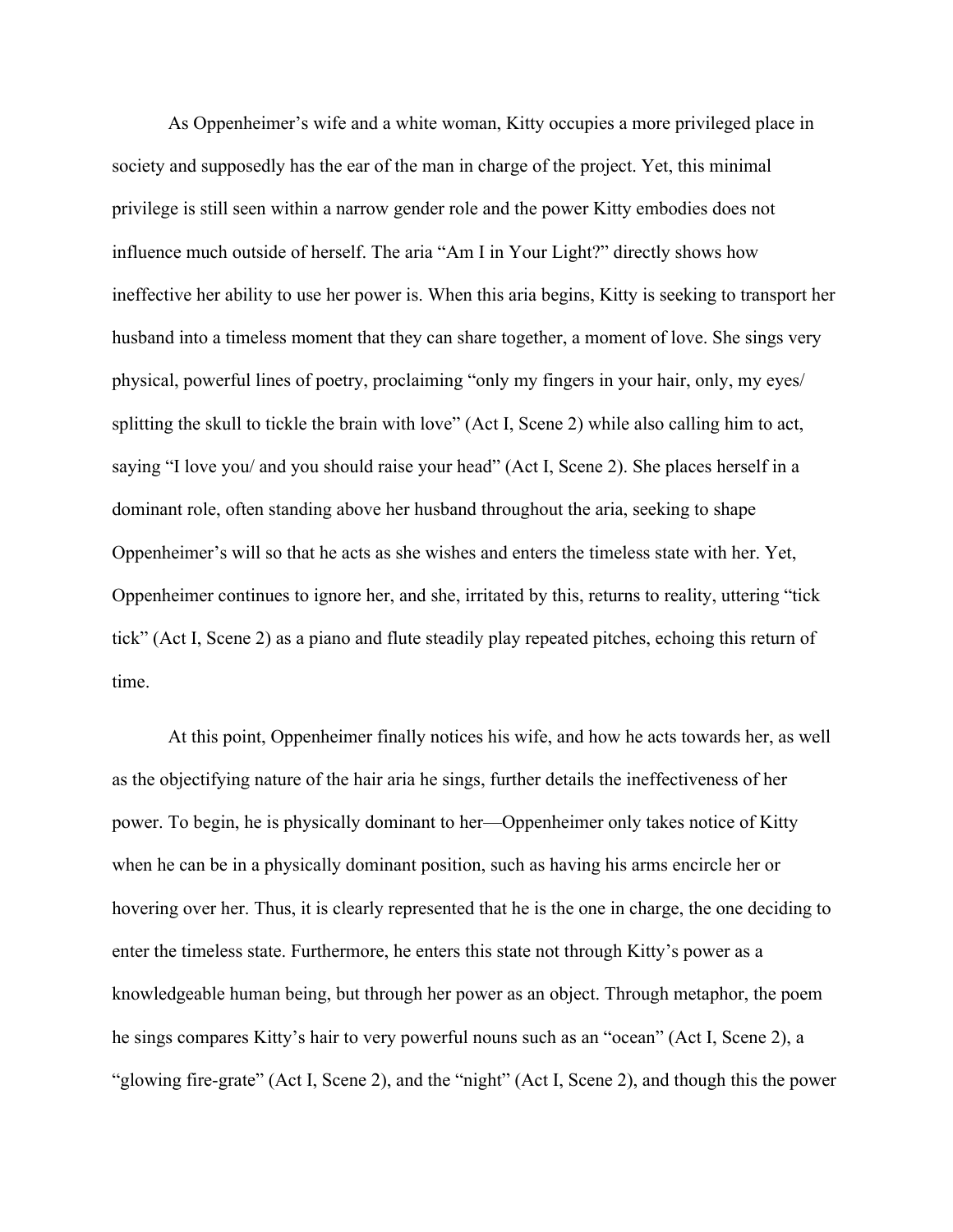of these nouns reveal an understanding of Kitty's power, they grant it to her as an object, not a woman. Furthermore, the visions he accesses through her hair are visions of ships and the scent of tobacco, musk, and tar, fantasies that, however beautiful they may be, do not contain any great truth. This objectification has consequences for Oppenheimer's education—while, for example, Kitty understands that we are "made human, out of pain" (Act I, Scene II), Oppenheimer idealistically insists that we are "made superhuman, out of pain" (Act I, Scene II). By using Kitty as an object to enter the timeless state, he does not gain any of the knowledge she has through her experience there. Kitty's ability to use her knowledge and power to influence the events of the opera are thus restricted by her sex and the place is grants her in Oppenheimer's life.

The inability of Pasqualita and Kitty to use their power to influence the events of the opera continues up until the very end. In Act II, Scene 3 and 4, Oppenheimer often enters the living room (the space that symbolizes the timeless state (Biringer)) frantically searching for some sort of truth or answer. Pasqualita and Kitty, both determined to influence him, actively engage the scientist. At one point, while Pasqualita is singing of dancing to resurrect the dead, she speaks directly to Oppenheimer, even handing him his baby daughter, a symbol of resurrection. Kitty then follows him, angrily proclaiming with a pointed finger "fierce peace" (Act II, Scene 3) as he leaves the living room to rejoin the men. And Oppenheimer wants to listen, he is now actually quite desperate to do so, but for all his desire to learn from them, anything he gains does not change the outcome of the opera. The test is completed, the bomb detonated, the weapon is set to soon devastate Japan, and neither Pasqualita nor Kitty influence these events and their outcomes. Thus, though Adams gives Pasqualita and Kitty great voice within this opera, the power that exists within that is effectively rendered null by the restrictive gender roles they inhabit as women.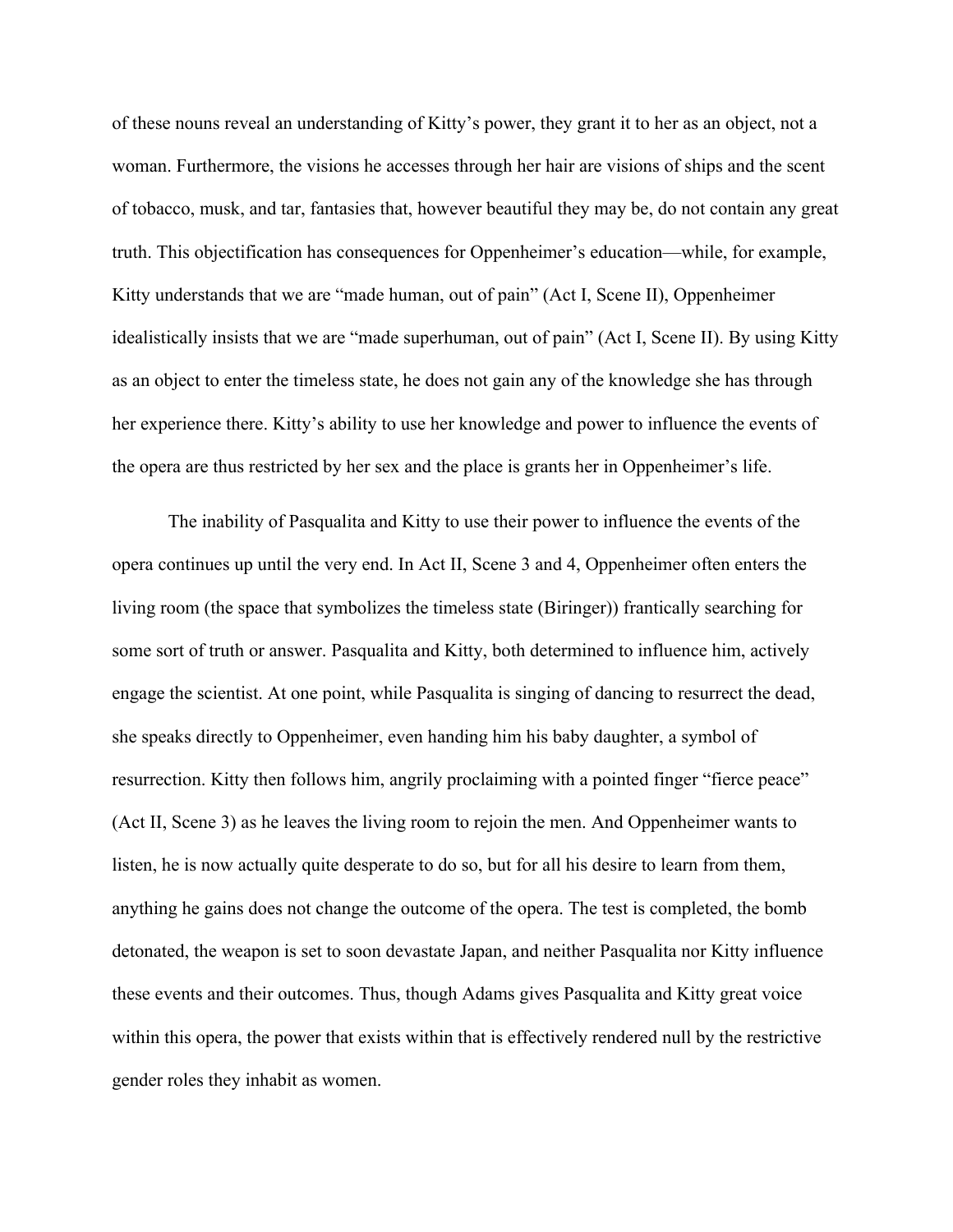What consequences does this have for *Dr. Atomic* as art? In creating a work about history through a modern lens, one has great potential to give more recognition, voice, and essentially, visibility, to figures that embody identities that were more restricted and silenced at the time of the actual events. By looking at how women are treated in this opera, it is clear that Adams recognized that potential. Pasqualita and Kitty's extensive arias and long swaths of stage time make them visible where they were almost certainly invisible during the actual documentation of this event. The words they sing, while not poems and songs directly associated with them, come from works that hopefully represent their voices—Kitty sings the poetry of Muriel Rukeyser, a feminist, anti-war poet, while Pasqualita's arias use the text of a Tewa lullaby (Biringer). Furthermore, these are powerful lines, supported by forceful, impressive music that literally vibrates with life. Adams, however, juxtaposes this power and visibility with restricted gender roles and, through the interactions and lack of influence the women have on the men, Adams shows how tethered these women were in their ability to act and influence the world through their beliefs. With this, *Dr. Atomic* explores and expresses a deeper level of reality, and, through examination, this work of art powerfully exposes the injustice of choosing to create and use this weapon without hearing and taking into account the voices of those who were not in power.